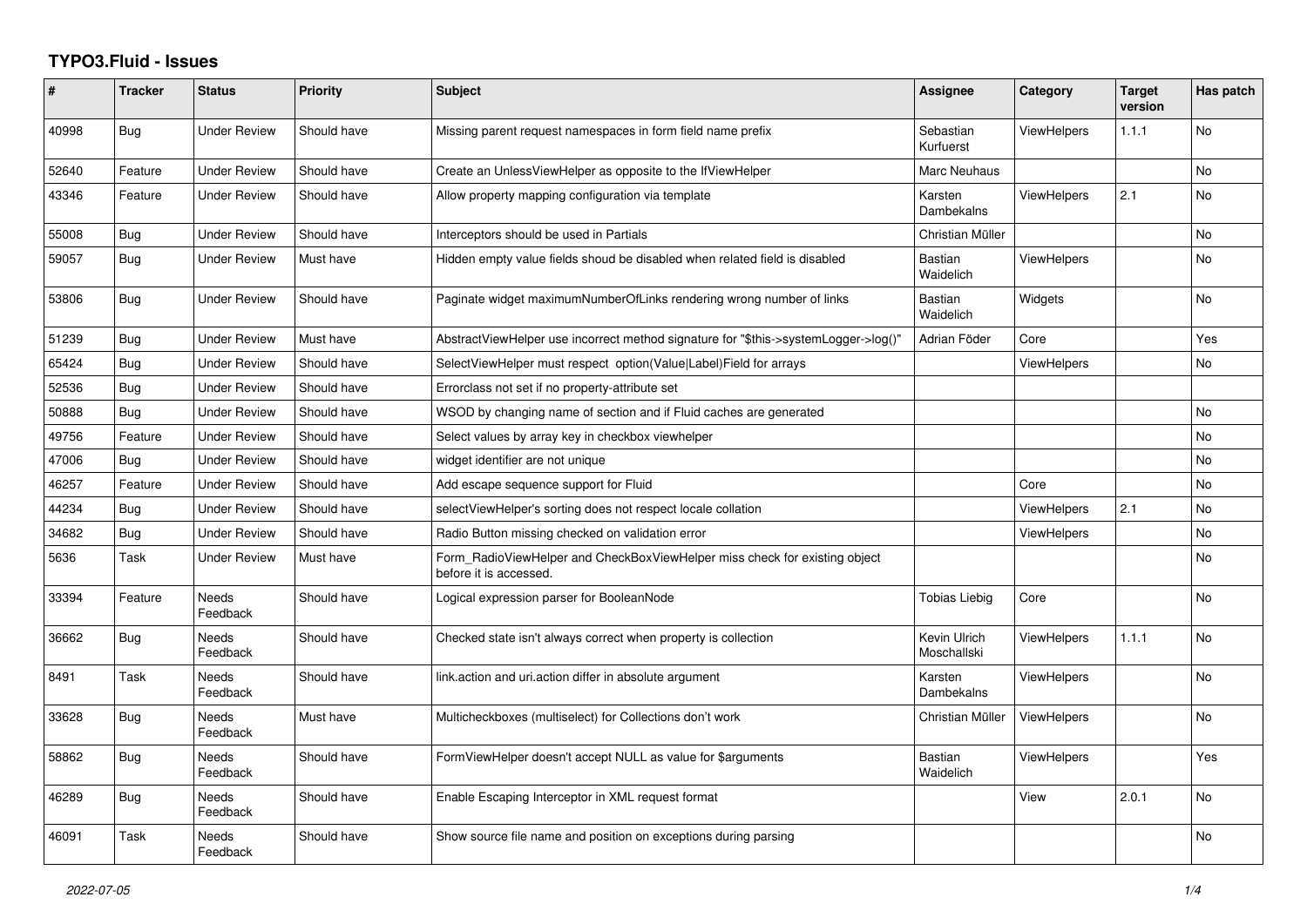| $\sharp$ | <b>Tracker</b> | <b>Status</b>     | <b>Priority</b> | <b>Subject</b>                                                                                | <b>Assignee</b>        | Category           | <b>Target</b><br>version | Has patch |
|----------|----------------|-------------------|-----------------|-----------------------------------------------------------------------------------------------|------------------------|--------------------|--------------------------|-----------|
| 45345    | Feature        | Needs<br>Feedback | Should have     | Easy to use comments for fluid that won't show in output                                      |                        |                    |                          |           |
| 8989     | Feature        | Needs<br>Feedback | Could have      | Search path for fluid template files                                                          |                        | View               |                          | No        |
| 3291     | Feature        | Needs<br>Feedback | Should have     | Cacheable viewhelpers                                                                         |                        |                    |                          | <b>No</b> |
| 28551    | Bug            | Accepted          | Should have     | (v4) backport VHTest                                                                          | Sebastian<br>Kurfuerst |                    |                          | No        |
| 9005     | Feature        | Accepted          | Could have      | Fluid Template Analyzer (FTA)                                                                 | Sebastian<br>Kurfuerst |                    |                          |           |
| 5933     | Feature        | Accepted          | Should have     | Optional section rendering                                                                    | Sebastian<br>Kurfuerst | <b>ViewHelpers</b> |                          | <b>No</b> |
| 33551    | <b>Bug</b>     | <b>New</b>        | Must have       | View helper values break out of a partial scope                                               | Sebastian<br>Kurfuerst | Core               |                          | <b>No</b> |
| 12863    | <b>Bug</b>     | New               | Should have     | Attributes of a viewhelper can't contain a '-'                                                | Sebastian<br>Kurfuerst | Core               |                          | No        |
| 37095    | Feature        | New               | Should have     | It should be possible to set a different template on a Fluid TemplateView inside an<br>action | Christopher<br>Hlubek  |                    |                          | <b>No</b> |
| 3725     | Feature        | New               | Could have      | <b>CSS Engine</b>                                                                             | Christian Müller       | ViewHelpers        |                          | No        |
| 54195    | Task           | New               | Should have     | Rename and move FormViewHelper's errorClass value, currently 'f3-form-error'                  | Adrian Föder           | ViewHelpers        |                          | <b>No</b> |
| 62346    | Feature        | New               | Could have      | f:comment should have high precende                                                           |                        | Core               | 3.x                      | No        |
| 60856    | <b>Bug</b>     | New               | Must have       | Target attribute not supported by the form viewhelper                                         |                        | <b>ViewHelpers</b> |                          | Yes       |
| 60271    | Feature        | <b>New</b>        | Should have     | Paginate viewhelper, should also support arrays                                               |                        |                    |                          | <b>No</b> |
| 60181    | Feature        | New               | Could have      | Caching mechanism for Fluid Views/Templates                                                   |                        | View               |                          | <b>No</b> |
| 60003    | Feature        | <b>New</b>        | Should have     | Add required-Attribute to f:form.password                                                     |                        | ViewHelpers        |                          | <b>No</b> |
| 58983    | <b>Bug</b>     | New               | Should have     | format.date does not respect linebreaks and throws exception                                  |                        |                    |                          | <b>No</b> |
| 58921    | <b>Bug</b>     | New               | Should have     | f:form.* VHs crash if NOT inside f:form but followed by f:form                                |                        |                    |                          | <b>No</b> |
| 57885    | Bug            | New               | Must have       | Inputs are cleared from a second form if the first form produced a vallidation error          |                        |                    |                          | No        |
| 56237    | Task           | New               | Should have     | in-line (Condition) View Helpers should not evaluate on parsing                               |                        |                    |                          | No        |
| 54284    | <b>Bug</b>     | New               | Should have     | Default Option for Switch/Case VH                                                             |                        | ViewHelpers        |                          | No        |
| 52591    | <b>Bug</b>     | <b>New</b>        | Should have     | The Pagination Widget broken for joined objects                                               |                        |                    |                          | <b>No</b> |
| 52419    | Bug            | New               | Should have     | Wrong PHPDocs notation for default value inline f:translate viewhelper                        |                        |                    | 2.0                      | <b>No</b> |
| 51277    | Feature        | <b>New</b>        | Should have     | ViewHelper context should be aware of actual file occurrence                                  |                        |                    |                          | <b>No</b> |
| 51100    | Feature        | New               | Must have       | Links with absolute URI should have the option of URI Scheme                                  |                        | ViewHelpers        |                          | <b>No</b> |
| 49600    | <b>Bug</b>     | New               | Should have     | f:form tag shown as a HTML on frontend                                                        |                        | ViewHelpers        |                          | No        |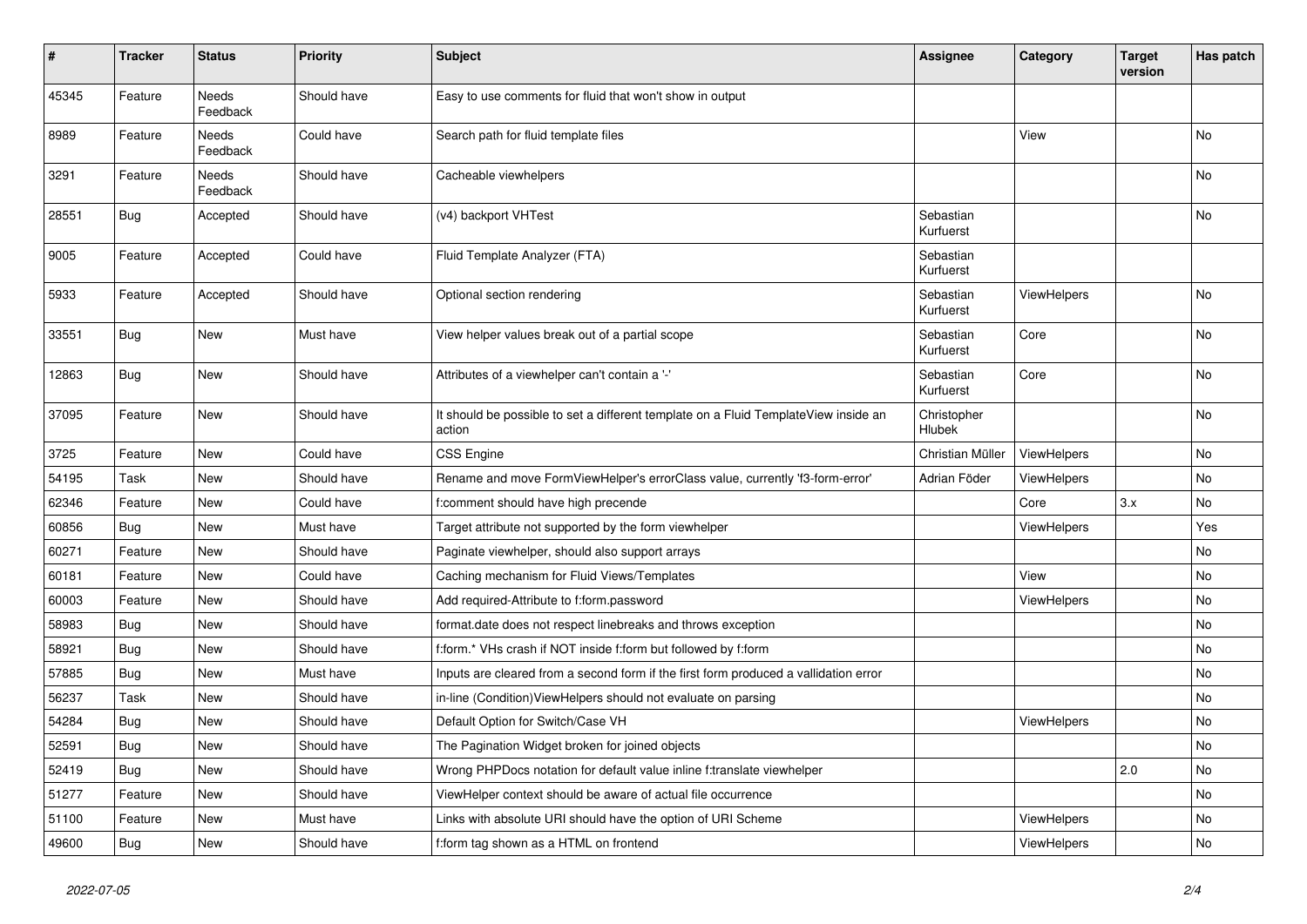| #     | <b>Tracker</b> | <b>Status</b> | Priority    | Subject                                                                                                     | <b>Assignee</b> | Category    | <b>Target</b><br>version | Has patch |
|-------|----------------|---------------|-------------|-------------------------------------------------------------------------------------------------------------|-----------------|-------------|--------------------------|-----------|
| 49038 | Bug            | New           | Must have   | form.select does not select the first item if prependOptionValue is used                                    |                 |             |                          | <b>No</b> |
| 48355 | Feature        | New           | Could have  | Assign output of viewhelper to template variable for further processing.                                    |                 |             |                          |           |
| 47669 | Task           | New           | Should have | FormViewHelper does not define the default request method                                                   |                 |             |                          | No        |
| 46545 | Feature        | New           | Should have | Better support for arrays in options of SelectViewHelper                                                    |                 |             |                          | No        |
| 45394 | Task           | New           | Should have | Forwardport Unit test for standalone view                                                                   |                 | View        |                          | No        |
| 45384 | Bug            | New           | Must have   | Persisted entity object in widget-configuration cannot be deserialized (after reload)                       |                 | Widgets     | 2.0.1                    | No        |
| 45153 | Feature        | New           | Should have | f:be.menus.actionMenuItem - Detection of the current select option is insufficient                          |                 |             |                          | No        |
| 43072 | Task           | New           | Should have | Remove TOKENS for adding templates fallback in Backporter                                                   |                 | View        |                          | No        |
| 43071 | Task           | New           | Should have | Remove TOKENS for adding fallback teplates in B                                                             |                 |             |                          | No        |
| 42743 | Task           | New           | Should have | Remove inline style for hidden form fields                                                                  |                 |             |                          | No        |
| 42397 | Feature        | New           | Should have | Missing viewhelper for general links                                                                        |                 |             |                          | <b>No</b> |
| 40081 | Feature        | New           | Should have | Allow assigned variables as keys in arrays                                                                  |                 |             |                          | No        |
| 40064 | Bug            | New           | Must have   | Multiselect is not getting persisted                                                                        |                 | ViewHelpers |                          | No        |
| 39990 | Bug            | New           | Should have | Same form twice in one template: hidden fields for empty values are only rendered<br>once                   |                 | Core        |                          | No        |
| 39936 | Feature        | New           | Should have | registerTagAttribute should handle default values                                                           |                 | ViewHelpers |                          | No        |
| 38369 | Bug            | New           | Must have   | Resource ViewHelpers should not fall back to request package                                                |                 | View        |                          | No        |
| 38130 | Feature        | New           | Should have | Checkboxes and multiple select fields should have an assignable default value                               |                 |             |                          | No        |
| 37619 | Bug            | <b>New</b>    | Should have | Fatal Error when using variable in name attribute of Section ViewHelper                                     |                 | ViewHelpers |                          | <b>No</b> |
| 36655 | Bug            | New           | Should have | <b>Pagination Links</b>                                                                                     |                 | Widgets     |                          | No        |
| 36559 | Feature        | New           | Could have  | New widget progress bar                                                                                     |                 |             |                          | Yes       |
| 36410 | Feature        | New           | Should have | Allow templates to send arguments back to layout                                                            |                 | ViewHelpers |                          | <b>No</b> |
| 34309 | Task           | New           | Could have  | Unknown ViewHelpers cause exception - should be handled more graceful                                       |                 | ViewHelpers |                          | No        |
| 33215 | Feature        | New           | Should have | RFC: Dynamic values in ObjectAccess paths                                                                   |                 |             |                          | <b>No</b> |
| 32035 | Task           | New           | Should have | Improve fluid error messages                                                                                |                 | Core        |                          | Yes       |
| 31955 | Feature        | New           | Should have | f:uri.widget                                                                                                |                 | Widgets     |                          | No        |
| 30937 | Bug            | New           | Should have | CropViewHelper stringToTruncate can't be supplied so it can't be easily extended                            |                 | ViewHelpers |                          | Yes       |
| 30555 | Feature        | New           | Could have  | Make TagBuilder more extensible                                                                             |                 | Core        |                          | No        |
| 28554 | Bug            | New           | Should have | (v4) implement feature flag to disable caching                                                              |                 |             |                          | No        |
| 28553 | Bug            | New           | Should have | improve XHProf test setup                                                                                   |                 |             |                          | No        |
| 28552 | Bug            | New           | Should have | (v5) write ViewHelper test for compiled run; adjust functional test to do two passes<br>(uncached & cached) |                 |             |                          | No        |
| 28550 | Bug            | New           | Should have | (v4) make widgets cacheable, i.e. not implement childnodeaccess interface                                   |                 |             |                          | No        |